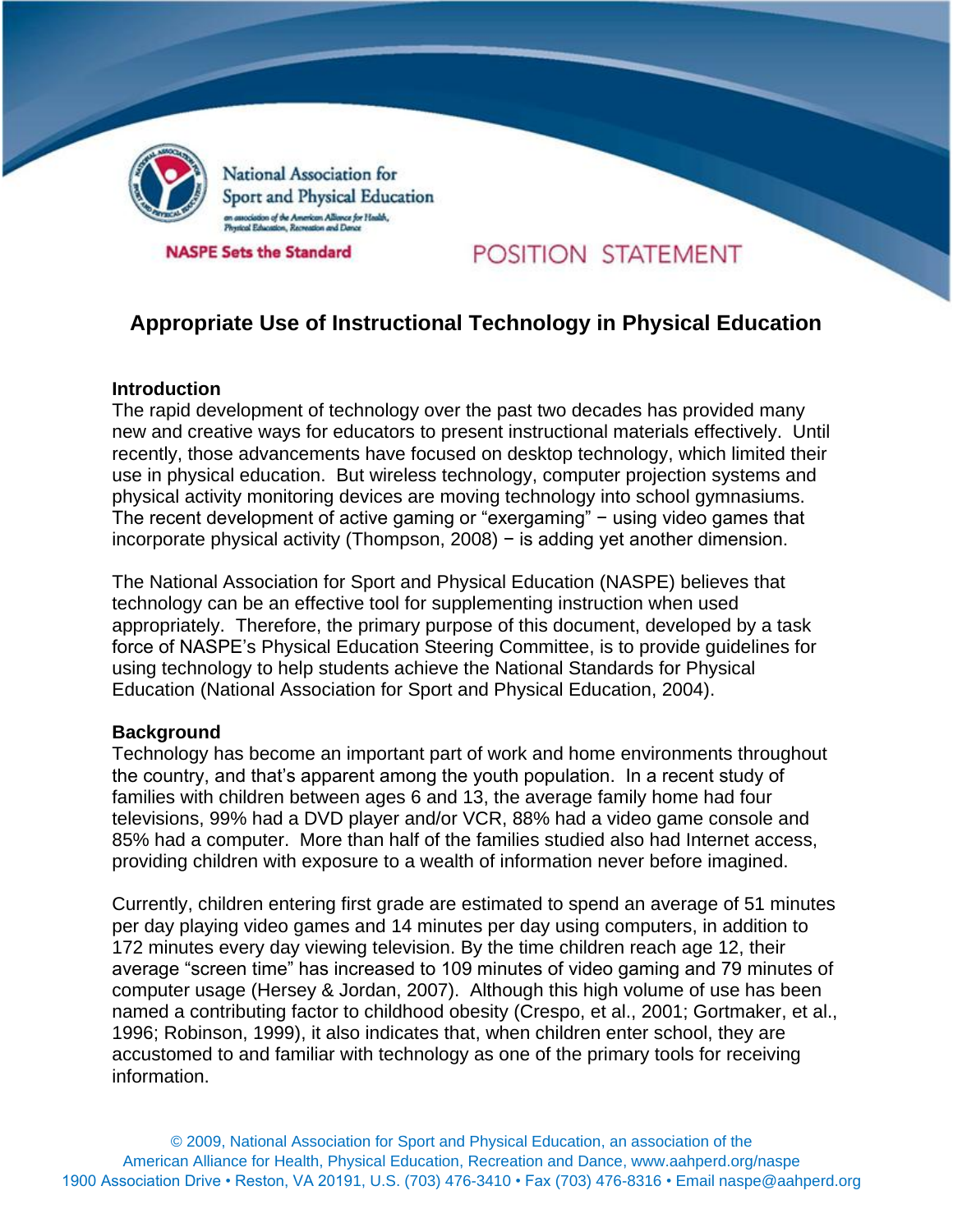This is a key consideration for designing and implementing instruction. Teachers now face a generation of students who have never known life without a computer, video game console, cellular phone or Internet access; and that is changing the scope of education dramatically.

Technology tools and exergames can provide objective data on activity levels and creative methods for individuals to engage in physical activity. Studies have indicated that active gaming can promote higher levels of energy expenditure compared to seated video games, as well as increasing heart rate and oxygen consumption (Graves, Ridgers & Stratton, 2008; Lannigham-Foster, et al., 2006).

Pedometers, accelerometers and heart rate monitors also can be valuable tools, providing objective and accurate activity monitoring (Crouter, Schneider & Bassett, 2005; Eston, Rowlands & Ingledew, 1998; Schneider, Crouter, Lukajic & Bassett, 2003; Tudor-Locke & Myers, 2001).

Online learning in physical education using hybrid or blended models (Kachel, Henry & Keller, 2005; Oblender, 2002), can provide valuable Web-based supplemental content through online assignments, readings, chat rooms and examinations, coupled with faceto-face, activity-based sessions (National Association for Sport and Physical Education, 2007). All of those technology tools, however, have inappropriate as well as appropriate applications in relation to effective instruction and facilitating student learning.

The 2006 National School Health Policies and Programs Study (Lee, Burgeson, Fulton & Spain, 2007) indicated that 42% of physical education teachers receive staffdevelopment training on using physical activity monitoring devices; 37% on using technology overall. Also, between 17% and 49% of the teachers studied received additional training for administering fitness tests, assessing student performance, and developing portfolios and individual physical activity plans: areas in which technology can supplement instruction and help in managing data.

Those statistics − in addition to the recent release of updated National Educational Technology Standards for Teachers (International Society for Technology in Education, 2008) – underscore the importance of developing guidelines for proper technology use in physical education that adheres to NASPE standards and guidelines for appropriate practice at all grade levels (NASPE, 2004, 2009a, 2009b, 2009c).

**Guidelines for Appropriate Use of Instructional Technology in Physical Education** It is NASPE's position that technology can enhance teaching and learning in physical education. This document outlines four key guidelines to ensuring its proper use in relation to national standards and developmentally appropriate instruction:

### *Guideline 1: The use of instructional technology in physical education is designed to provide a tool for increasing instructional effectiveness.*

© 2009, National Association for Sport and Physical Education, an association of the American Alliance for Health, Physical Education, Recreation and Dance, www.aahperd.org/naspe 1900 Association Drive • Reston, VA 20191, U.S. (703) 476-3410 • Fax (703) 476-8316 • Email naspe@aahperd.org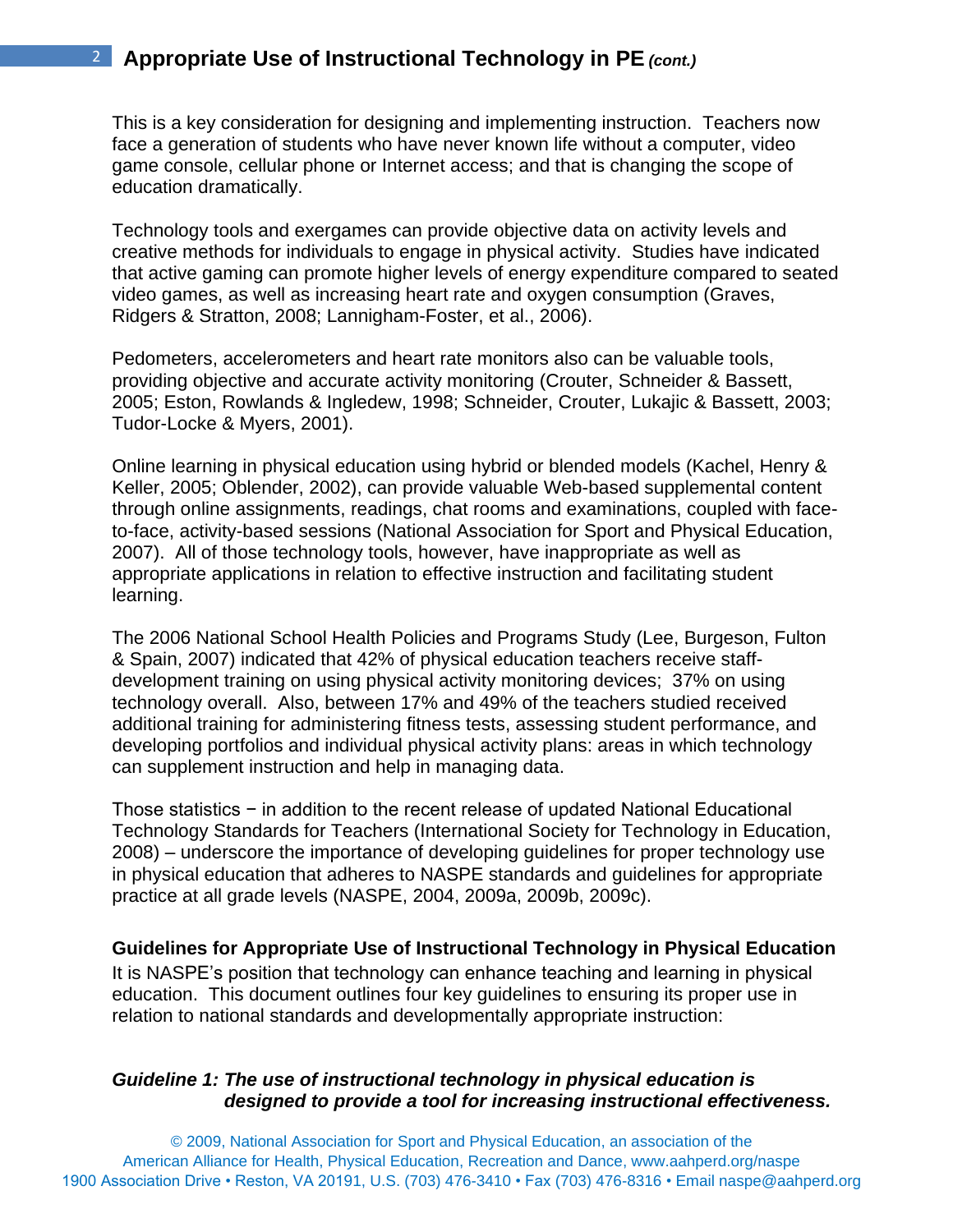Instructional technology is one of many tools that can enhance the presentation of content and convey information to students. It is, however, merely a tool, which physical educators should use only in conjunction with effective instruction. The Internet, "podcasts"(Apple, 2009) and "wikis" (Leuf & Cunningham, 2001) can provide a wealth of information to students, allowing them to receive instruction through portable media devices.

These information-delivery systems have expanded the information available far beyond school libraries. To implement them adequately, though, physical educators must use these resources in conjunction with careful monitoring. Providing students with instruction concerning Web sites' content validity and helping them develop the skills to evaluate the accuracy of electronic information is vital. Ensuring that students understand the difference between sources that have put procedures into place for monitoring content validity and those that have not is necessary for guiding them toward obtaining correct information.

Technology such as projection systems, smart boards and wireless transmission (WiFi and Bluetooth) allow for the display and transfer of information far beyond the traditional chalkboard. Teachers can enhance physical education instruction by using those tools, provided that set-up and/or implementation doesn't reduce student activity time. Planning and preparing effectively in advance of lesson presentation is necessary to ensure that these valuable tools become an integrated part of the lesson with minimal transition time and management.

Physical educators must consider which types of physical activity monitoring devices are suitable for students' developmental levels. Using technology to monitor children's heart rate and comparing the data to adult ratios, for example, or having children use pieces of equipment designed for adults can provide invalid information. Teachers should use these tools to enhance instruction only if the data provided are accurate for the grade level to which they are to be applied.

Before developing and using hybrid online courses in physical education, teachers should have adequate professional pedagogical knowledge for delivering content in the online environment, and their course design should contain interactive communication versus stand-alone content.

Appropriate practice in physical education should include activities aligned to student learning expectations and that fit students' developmental levels, and content aligned to standards. Using technology for technology's sake might not provide relevant instruction experiences for students, since technology is not the curriculum but rather a tool or device to supplement instruction.

#### *Guideline 2: The use of instructional technology in physical education is designed to supplement, not substitute for, effective instruction.*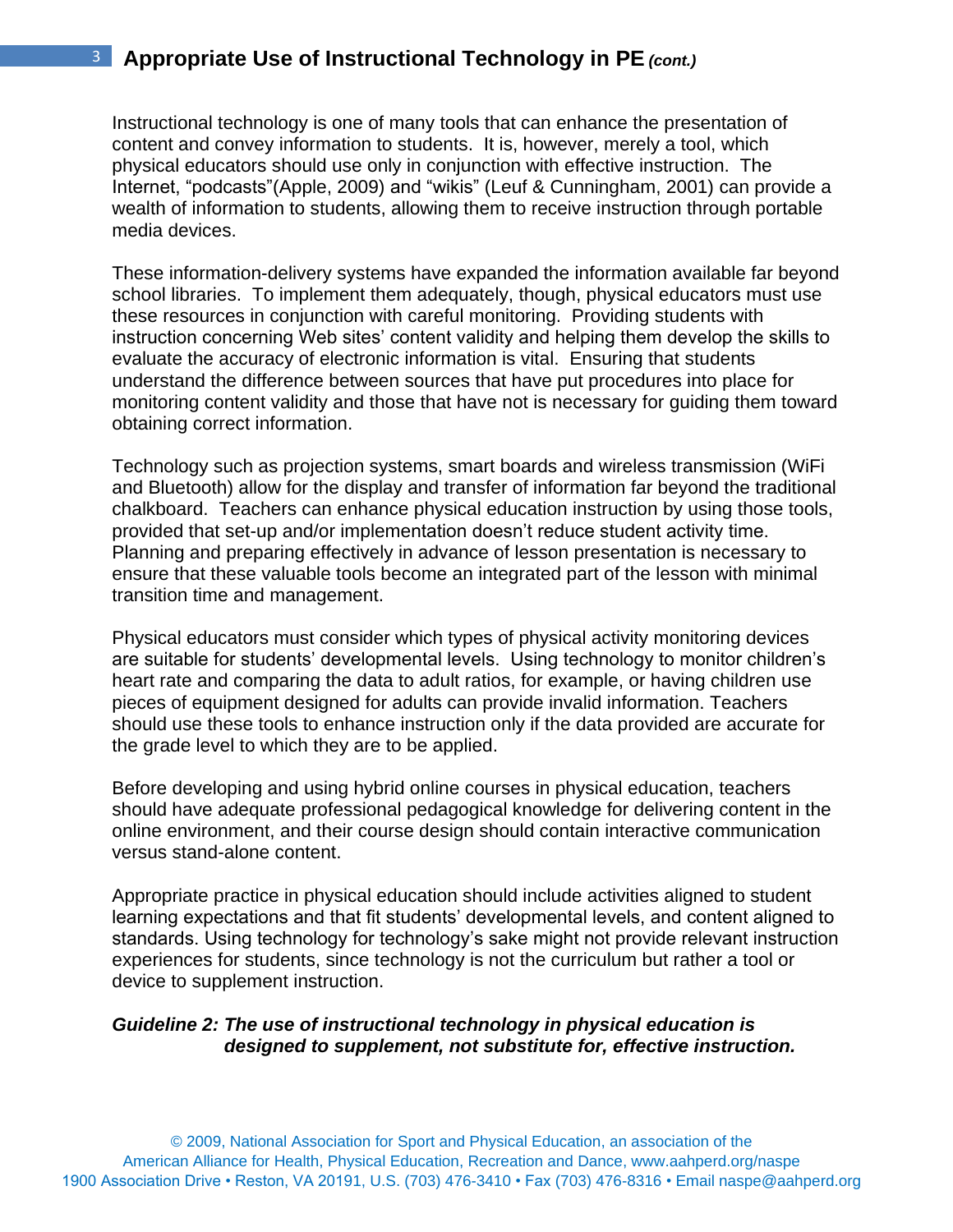With the infusion of technology into our lives, turning physical education classes into video arcades or health clubs remains a primary concern. When used in physical education, exergaming can provide a gateway toward exposing students to new types of lifetime physical activities and can foster enjoyable physical activity experiences.

Exergames can serve as a means for providing physical activity options to students and as a supplement to physical fitness instruction to support curricular objectives. Merely placing active games, treadmills, ellipticals or other pieces of technology or equipment in gymnasiums and having students participate with minimal instructor interaction or integration of content objectives creates opportunities that resemble recreation more closely than physical education.

Monitoring students' physical activity levels with pedometers or heart rate monitors can provide valuable data concerning exercise intensity and/or duration, but it doesn't provide instruction concerning what levels of physical activity are appropriate for developing health-enhancing physical fitness.

Online courses should offer the type of interactive student/teacher exchange that occurs in the face-to-face classroom, through use of blogging, chats and/or e-mail. Coursedelivery technology is designed to supplement the teacher's instruction, not serve as the mode for all instruction.

Physical educators, therefore, must include instructional components when using technology to develop fitness. Providing instruction on recommended levels of physical activity applicable to students' age, including journaling activities and providing assessment of outcomes should form an integrated component of technology use.

### *Guideline 3: The use of instructional technology in physical education should provide opportunities for all students, versus opportunities for few.*

When implementing technology, teachers must continue to adhere to the best practice of maximizing participation and success. All students – not only a few − should benefit from technology. If not enough heart rate monitors, pedometers, exergames and/or computers are available for all students to use them simultaneously, teachers should implement station or circuit formats.

*Note:* Allowing students to be eliminated during exergaming sessions or using exergames as rewards conflicts directly with appropriate-practice guidelines for physical education (National Association for Sport and Physical Education, 2009a, 2009b, 2009c). Adopting appropriate practices when using technology provides opportunities for students with equal access, maximum participation and minimal wait time and uses activities in which students participate without being eliminated based on skill level.

#### *Guideline 4: The use of instructional technology in physical education can prove to be an effective tool for maintaining student data related to standards-based curriculum objectives.*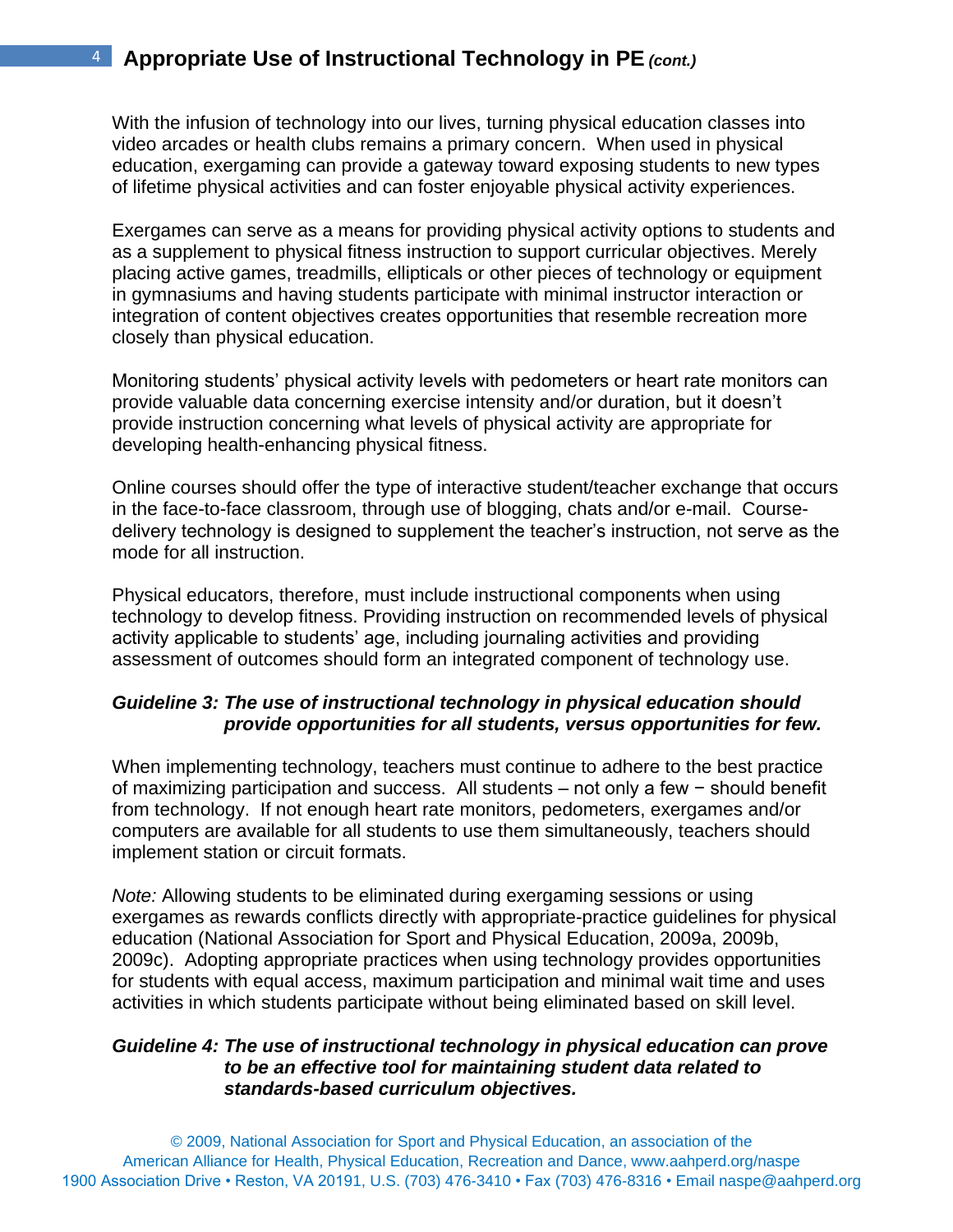Using technology to manage student data can provide valuable information to the teacher, parent and student regarding student progress toward program standards and objectives.

Desktop programs such as Microsoft Excel, and Web and CD-ROM software can allow for the collection of data using hand-held computers, with the ability to transfer results to desktop systems quickly. Those technologies can help physical educators determine assessment performance quickly and easily through calculation formulas, and allows them to create and customize individualized fitness plans, as well as offering many other uses.

Motion-analysis software and digital video make student performance evaluation easier, thereby enhancing teacher, peer and individual assessment.

Many pieces of technology, such as heart rate monitors, pedometers and active games, have the ability to track performance, allowing students to document and monitor their progress. However, physical educators must consider the reliability and validity of such devices when selecting the technologies to use.

Students also should be well-versed in using the devices, to prevent an increase in management time and a reduction in student activity levels.

To manage student data effectively, it's important that the teacher spend time using the technology before introducing it into the classroom, and provide effective instruction to students about how to use the technology. That will help ensure that the technology doesn't interfere with achieving lesson objectives.

Implementing technology appropriately into physical education can enhance teaching and learning and contribute to providing a quality physical education program. Technology can aid in content presentation and can help students becoming physically educated individuals who have the knowledge, skills and confidence to enjoy a lifetime of physical activity (National Association for Sport and Physical Education, 2004, 2009a, 2009b, 2009c).

#### **References**

- Apple (2009). Podcasting: A better messenger for your message. Retrieved January 16, 2009, from [http://www.apple.com/business/podcasting/?cid=WWA-SEGO-](http://www.apple.com/business/podcasting/?cid=WWA-SEGO-BIZ080324G-A1BJR&cp=WWA-SEGO-BIZ080306G&sr=WWA-SEGO-BIZ080306G)[BIZ080324G-A1BJR&cp=WWA-SEGO-BIZ080306G&sr=WWA-SEGO-BIZ080306G.](http://www.apple.com/business/podcasting/?cid=WWA-SEGO-BIZ080324G-A1BJR&cp=WWA-SEGO-BIZ080306G&sr=WWA-SEGO-BIZ080306G)
- Crespo, C. J.; Smith, E.; Troiano, R. P.; Bartlett, S. J.; Macera, C. A.; & Anderson, R. E. (2001). Television watching, energy intake and obesity in U.S. children: Results from the 3rd NHANES: 1988-1994. Archives of Pediatric and Adolescent Medicine, 155, 360-365.

© 2009, National Association for Sport and Physical Education, an association of the American Alliance for Health, Physical Education, Recreation and Dance, www.aahperd.org/naspe 1900 Association Drive • Reston, VA 20191, U.S. (703) 476-3410 • Fax (703) 476-8316 • Email naspe@aahperd.org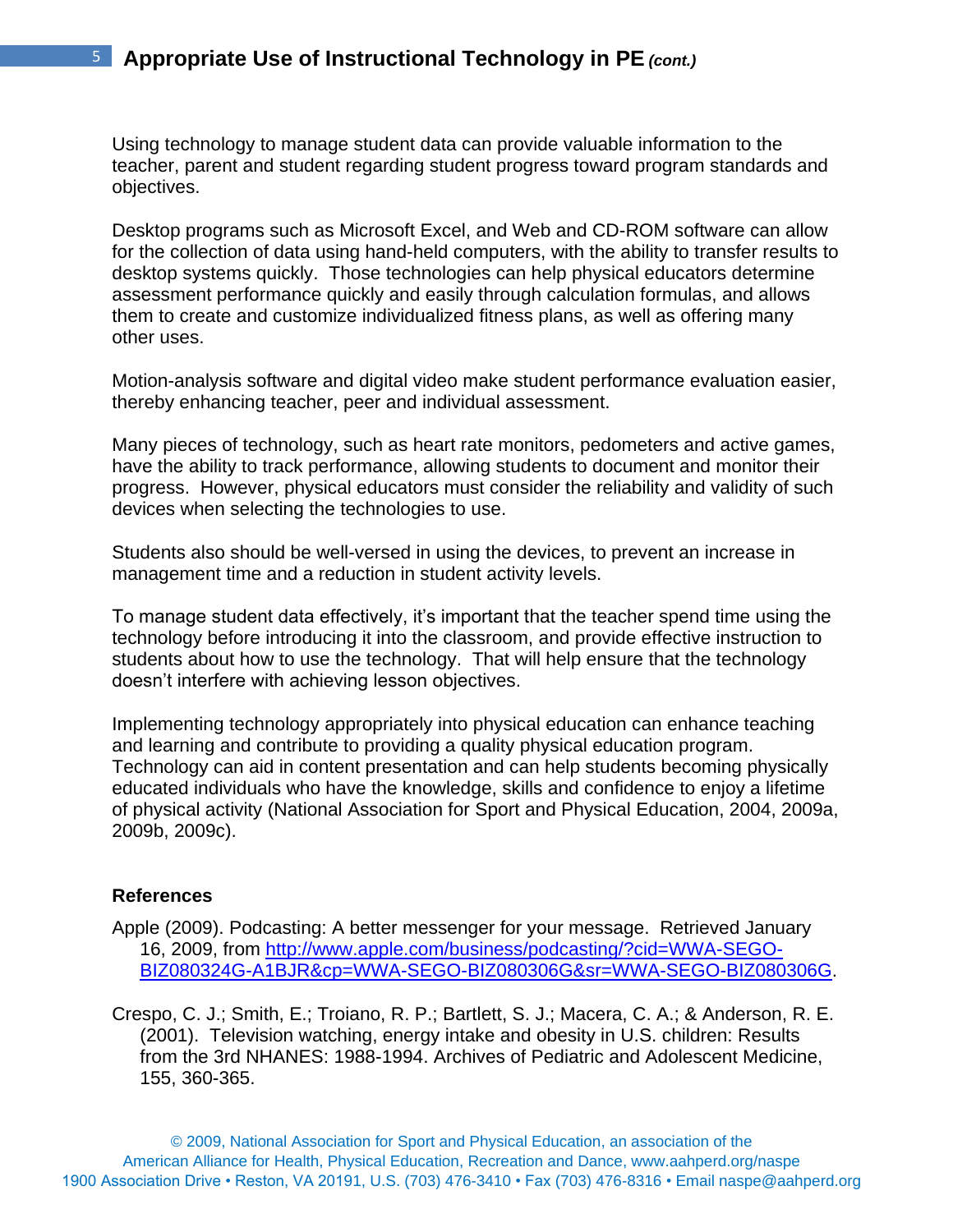- Crouter, S. E.; Schneider, P. L.; & Bassett, D. R. (2005). Spring-levered versus peizo electric pedometer accuracy in overweight and obese adults. [Journal]. Medicine and Science in Sports and Exercise, 37(10), 1673-1679.
- Eston, R. G.; Rowlands, A. V.; & Ingledew, D. K. (1998). Validity of heart rate, pedometery and accelerometry for predicting the energy cost of children's activities.
- Gortmaker, S. L.; Must, A.; Sobol, A. M.; Peterson, K.; Colditz, G. A.; & Dietz, W. H. (1996). Television viewing as a cause of increasing obesity among children in the U.S., 1986-1990. Archives of Pediatric and Adolescent Medicine, 150, 356-362.
- Graves, L. E.; Ridgers, N. D.; & Stratton, G. (2008). The contribution of upper-limb and total-body movement to adolescents' energy expenditure whilst playing Nintendo Wii. European Journal of Applied Physiology, 104, 617-623.
- Hersey, J. C. & Jordan, A. (2007). Reducing children's TV time to reduce the risk of childhood overweight: The children's media use study. Retrieved January 16, 2009, from [http://www.cdc.gov/nccdphp/dnpa/obesity/pdf/TV\\_Time\\_Highligts.pdf](http://www.cdc.gov/nccdphp/dnpa/obesity/pdf/TV_Time_Highligts.pdf)
- Kachel, D.; Henry, N.; & Keller, C. (2005). Making it real online. Knowledge Quest, 34(1), 14-17.
- Lannigham-Foster, L.; Jensen, T. B.; Foster, R. C.; Redmond, A. B.; Walker, B. A.; Heinz, D.; et al. (2006). Energy expenditure of sedentary screen time compared with activity screen time for children. Pediatrics, 118(6), 1831-1835.
- Lee, S. M.; Burgeson, C. R.; Fulton, J. E.; & Spain, C. G. (2007). Physical education and physical activity: Results from the School Health Policies and Programs Study 2006. Journal of School Health, 77(8), 435-463.
- Leuf, B. & Cunningham, W. (2001). The Wiki way: Quick collaboration on the web. Boston: Addison-Wesley Longman.
- National Association for Sport and Physical Education (2004). Moving into the future: National standards for physical education (2nd edition). Reston, VA: National Association for Sport and Physical Education.
- National Association for Sport and Physical Education (2007). Initial guidelines for online physical education: A position paper from the National Association for Sport and Physical Education. Reston, VA.: Author.
- National Association for Sport and Physical Education (2009a). Appropriate Instructional Practice Guidelines for Elementary Physical Education Reston, VA: Author.